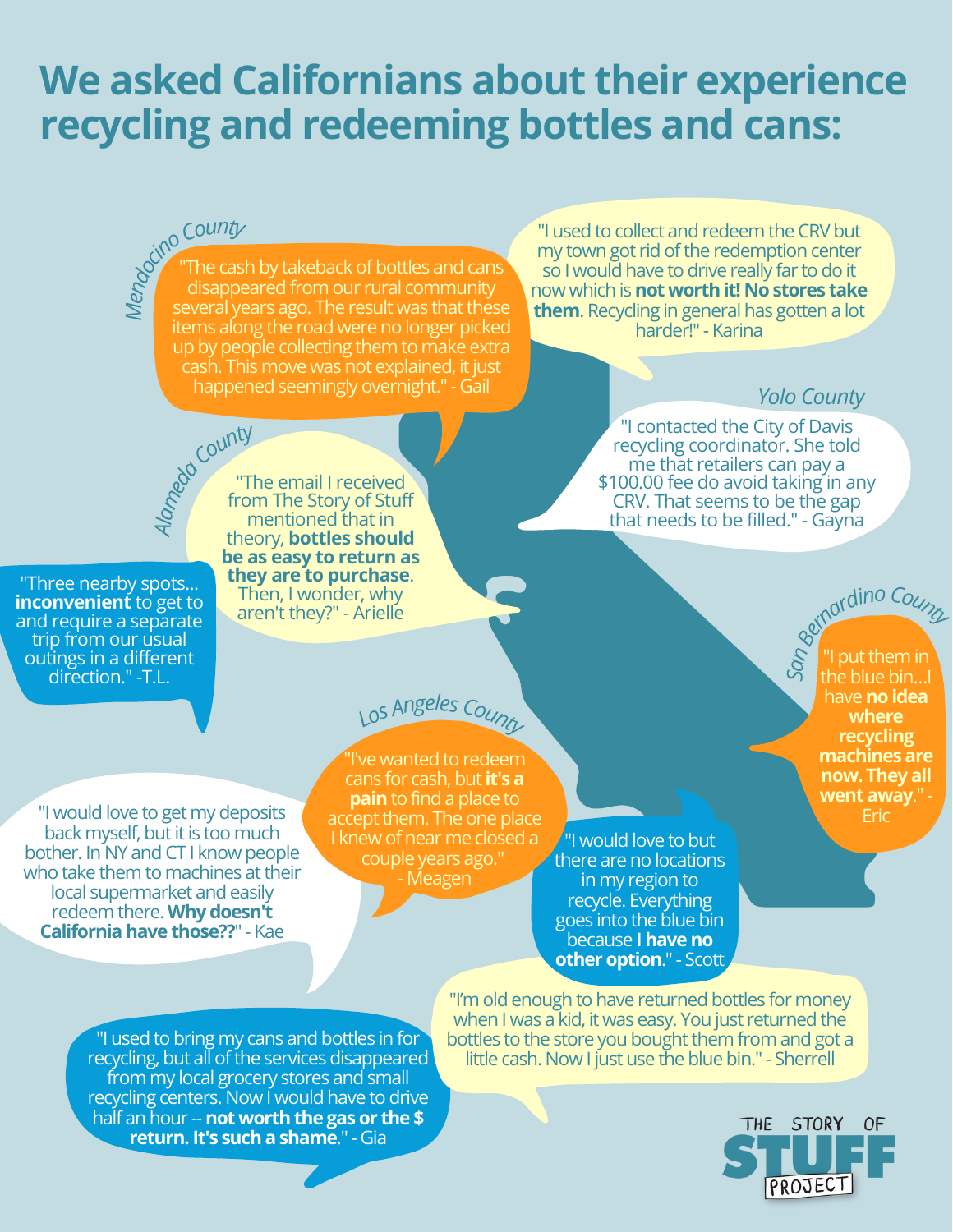## **We asked Californians about their experience recycling and redeeming bottles and cans:**

*Humbold<sup>t</sup> <sup>C</sup>ount<sup>y</sup>* "Where we live now there is not a recycle center in the entire county AND the only store that takes them has a limit as to how many you can return and they don't make even that easy so we just throw them in the recycle bin. **It's disappointing**." - Marabeth "There's**no where**

"There are no facilities near my location and there have been none in all of Humboldt County for the duration of the pandemic." - Carol

## *Marin County*

**convenient** to return bottles etc. I'm in an urban area.**It's ridiculous**." - Suzie

*<sup>S</sup>a<sup>n</sup> <sup>M</sup>ate<sup>o</sup> <sup>C</sup>ount<sup>y</sup>*

"It's getting harder to find redemption centers." - Bob *SonomaCount<sup>y</sup>*

"It's been difficult since the pandemic. My local cash back recycling location in San Carlos has not reopened after stay-at-home orders were lifted." - Chenna

"Generally, I don't bother because I've heard it's difficult. I do take milk bottles back to Good Earth because the farmers want them back and I've never had a problem with returning them." -Joan

> $^{\prime}$  It is a crime that the state takes the money up front **with few to no places to redeem**." - A.M.

*<sup>S</sup>ant<sup>a</sup> <sup>C</sup>lar<sup>a</sup> <sup>C</sup>ount<sup>y</sup>* "It's become harder to redeem for bottle deposits, so **recyclables that have value unfortunately** go in the **blue bin**." - Justin

> "Years ago when I lived in another state (IA) I'd take bottles and cans to the grocery store to redeem them for cash. Here in CA (almost 4 years now) I've always put my cans/bottles in my bin for pickup **foregoing the deposit \$**. I don't even know of anywhere I could take them to redeem them for cash." - Lisa

"It has been**harder to find places to redeem** for bottle deposits. The line and wait make it not worth to redeem." - Jenny

"I did recycle near my local grocery store, but a few years ago all the recycle locations closed and I was unable to recycle my cans. Now some recycling centers are opened, but I do not recycle due to lack of storage.**Recycling needs to be easier for customers. For example, take themto a grocery to receive your refund**." - Kim

"The recycling centers that used to be located in grocery parking lots have closed. Now have to go to a center that is further away and very busy (there aren't too many left.)" - Michelle



*Orang<sup>e</sup> <sup>C</sup>ount<sup>y</sup>*